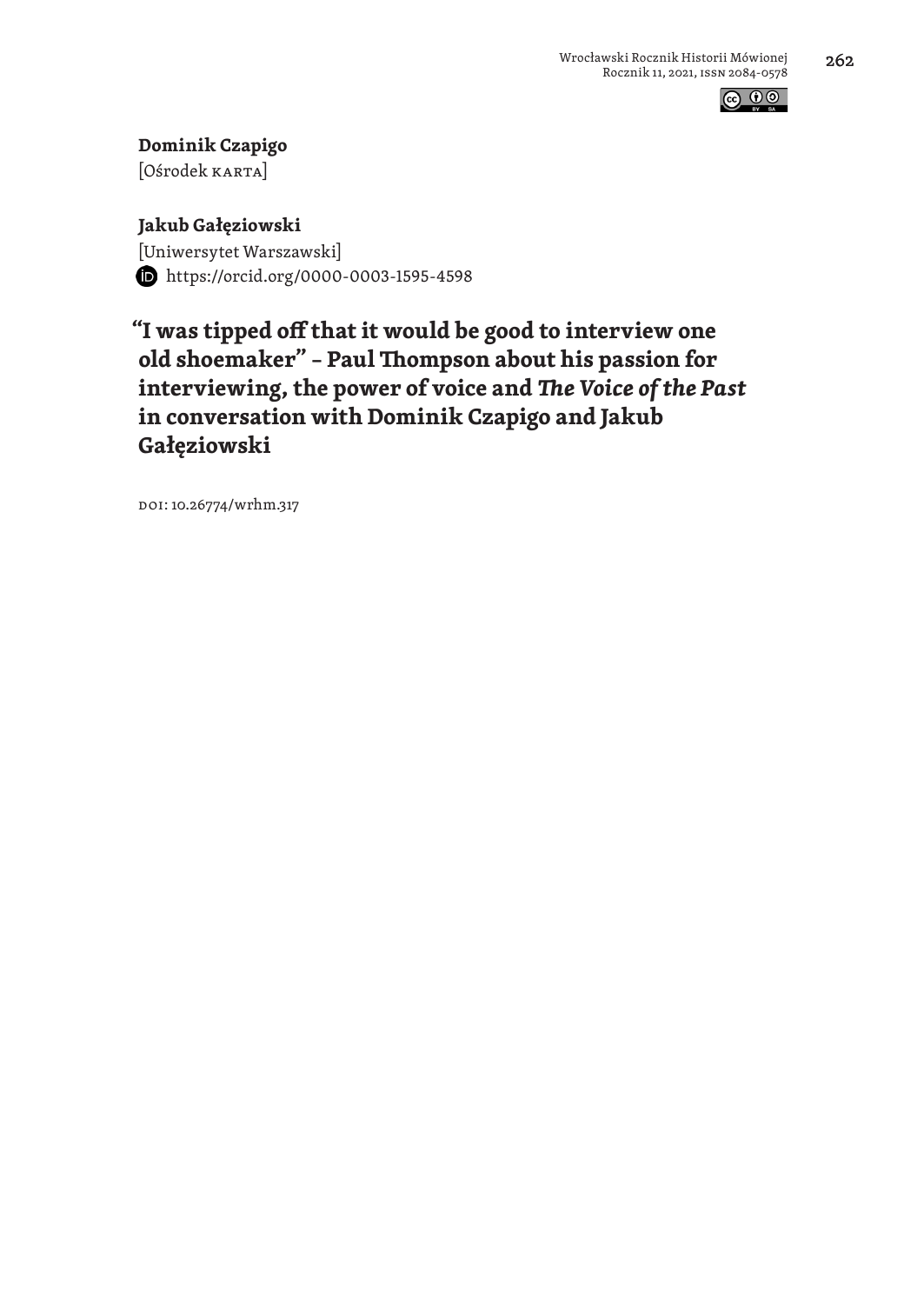#### **● ● ● ● ● ●**

Conversation with Paul Thompson – sociologist, social historian, professor emeritus at the University of Essex, one of the fathers of oral history, founder of the National Life Stories Archive at the British Library and co-founder of the journal "Oral History." The conversation coincides with the publication of the Polish edition of his book *The Voice of the Past* (*Głos przeszłości. Wprowadzenie do historii*  mówionej), which is one of the most important and still influential publications on oral history. The Polish version of the 4th edition, updated and revised by the author together with Joanna Bornat, was published in December 2021 by Centrum Archiwistyki Społecznej (The Center of Community Archives) in partnership with the karta Center. The conversation with Paul Thompson was conducted online of 3 November 2021.

#### **● ● ● ● ● ●**

**Dominik Czapigo:** *Dear Paul, thank you very much for agreeing to meet with us. As you know, the Polish translation of your book* The Voice of the Past, 4th edition *with Joanna Bornat, will soon be published. I am very happy that Polish readers, at last, will have a chance to read it. Why did you write this book four decades ago and for whom?*1

**Paul Thompson:** First of all, I should say that I went to Essex University in 1964.<sup>2</sup> I was born in 1935. I was young then and Essex was a new university. There was a whole group of new universities in Britain at that point and Essex decided deliberately not to have a History Department in the first stages. I think this was because Jean Blondel,<sup>3</sup> who was the Politics professor, felt he had been dominated

- 1 Footnotes to the content of the interview were prepared (apart from the second footnote) by the interviewers; these were then reviewed and supplemented by Paul Thompson.
- 2 Paul Thompson: Re-reading this interview transcript, I am struck how starting in 1964 leaves out the lasting influences which I had experienced while reading Modern History at Oxford at Corpus Christi College. Especially crucial was my college tutor Trevor Aston, Marxist mediaevalist, and then lead editor of *Past and Present*, who got me working on the 16<sup>th</sup> and 17<sup>th</sup> century archives of the college buildings, and led me to read classic texts such as Fernand Braudel's *The Mediterranean* (1923–1966), and *Civilization and Capitalism* (1955– –1979). Braudel was the key writer of the French Annales school of history. I was especially impressed by Isaiah Berlin's lectures on the history of European philosophy. And fascinated by how the contrastingly diffident W.G. Hoskins, who was in Oxford as a visiting professor, showed how you could see historical change through looking at landscape. His best-known book *The Making of the English Landscape* was published in 1955 while I was an undergraduate. He opened my eyes to new way of seeing history which I still practice.
- 3 Jean Blondel (born 1929) French political scientist, in 1964 moved to University of Essex, where he founded the Department of Government.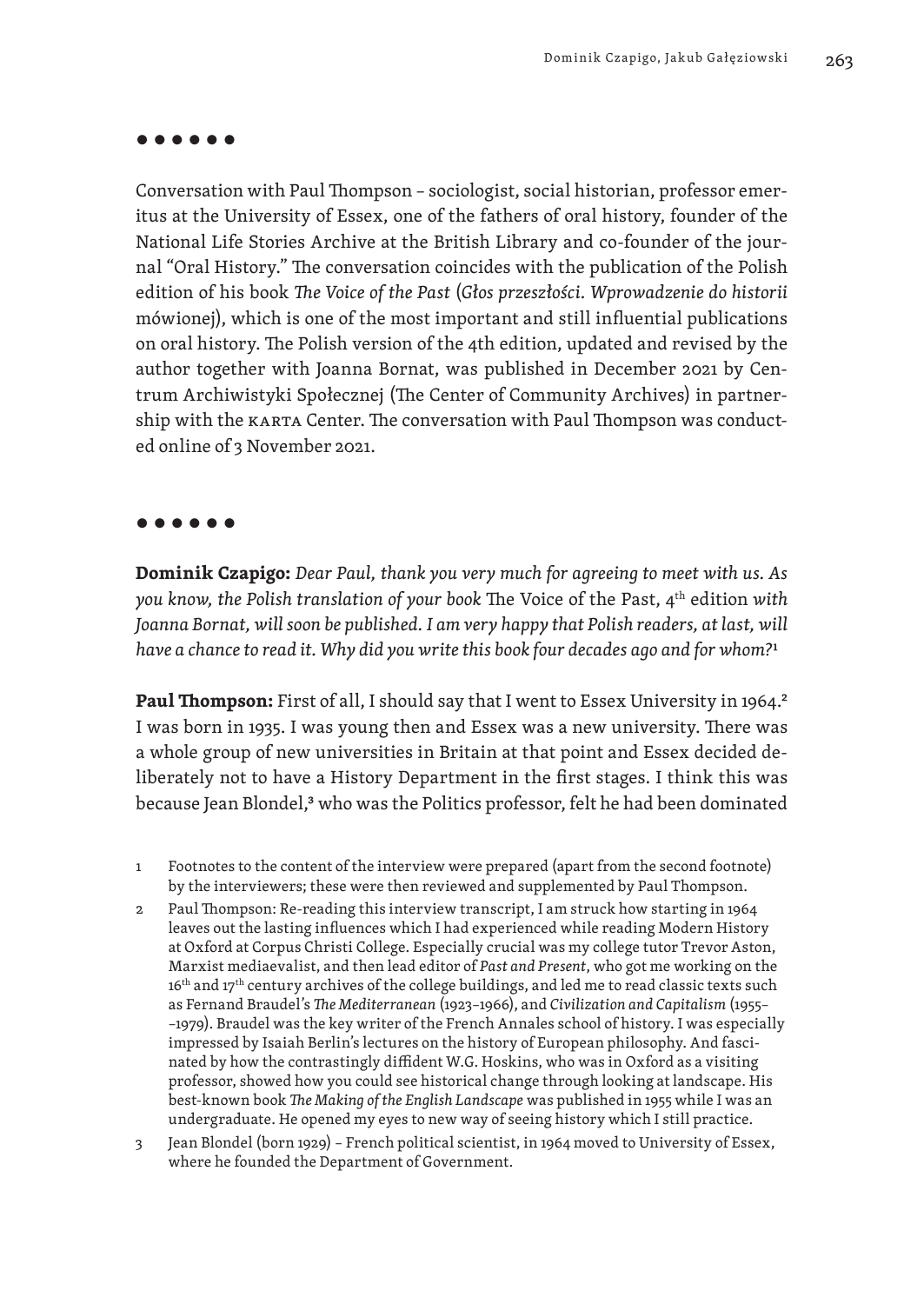by historians in his own work and wanted to have a free run. So, I was appointed as a social historian, but put in the Sociology Department. Gradually, being in that department for all my working life, I found myself more and more thinking like a sociologist but not forgetting that the history side was important. We had a very inspiring first head of that department, Peter Townsend<sup>4</sup> - originally, he had done a degree in Anthropology at Cambridge, but by this point was a campaigning social policy person. I mean, he always was writing with policy in mind, but he was extremely broad in what he wanted in the department, so I fitted in very easily. And then I found it very stimulating that social scientists raise lots of questions that I hadn't thought about. I've been doing that ever since.

For instance, just at the moment, I am involved in projects on the artists in Wivenhoe, which is right next to Essex University. It's an interesting town, because it's a mix, it had a local industrial tradition building ships, repairing ships and people from that era are still around. But I am particularly interested in the artists: why the artists came and why it's stayed as a centre for artists. We have done about 25 interviews with local artists, documenting the scene, but I am also trying to interpret it. And the latest thing that I've got interested in is the relationship between oral history and photography, because quite a few people are trying to combine the two. How you do that and what issues to do with evidence arise – it is very interesting. So, I see myself as a trans-disciplinary person now. I've felt really lucky to have had that opportunity.

Oh no, I haven't told you, how I came to write the book. So, there was a social historian, the person I admired most, I suppose, among social historians at that time - it was Eric Hobsbawm,<sup>5</sup> who was editing a series of books on the social history of Britain. He asked me to write the volume on the late 19<sup>th</sup> century and I said I didn't want to do that, but could I do the volume on the early 20<sup>th</sup> century? He agreed to that. Then, I set about writing this book and I got a grant. Again, I was lucky to be there at the right moment. What was then called the Economic and Social Research Council had just been set up and they were looking for applications, so I put one in and I got what would then have been regarded as a big grant for far

- 4 Peter Townsend (1928–2009) British sociologist, first Professor of Sociology at the University of Essex. He was a life-long campaigner especially for the deprived and for older people, as co-founder and 20 years chair of the Child Poverty Action Group. His clear and vivid paperback Penguin book *The Family Life of Old People* (1963) was especially widely read, and my own introduction to his work.
- 5 Eric Hobsbawm (1917–2012) born in Alexandria, Egypt, of Polish Jewish descent, child in Vienna and Berlin, came to London in 1933 as a refugee from the Nazis. After war service he became in 1947 a lecturer at Birkbeck College, and after having been blocked for his Communist allegiance, he eventually became Professor of History in the 1970s. I got to know his work through his many brilliant early academic articles about Britain and Latin America. His famous multi-volume series on world history began in 1962 with *The Age of Revolution.*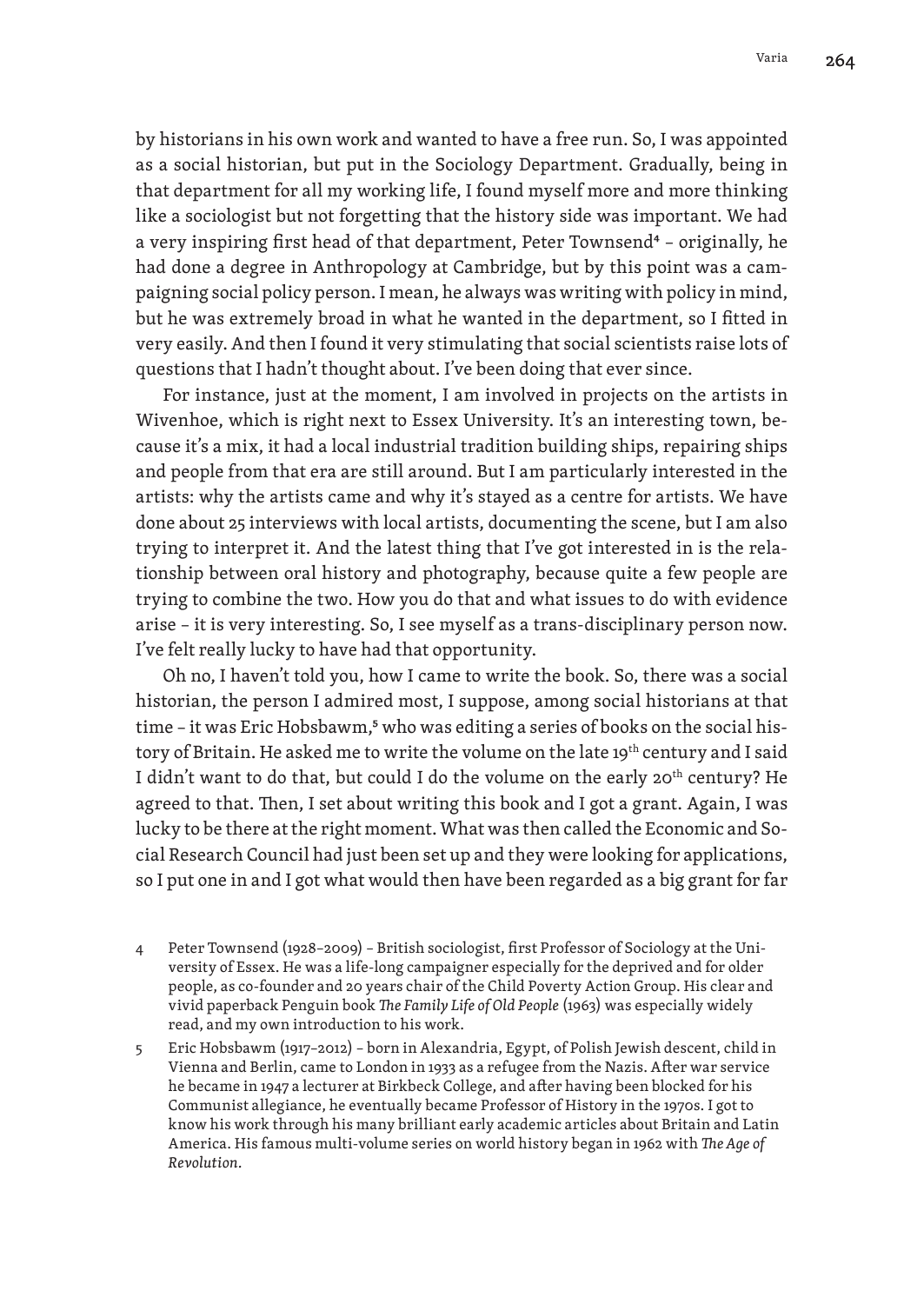too large a survey of oral history, as we recorded 450 people. Of course, I had no experience of analysing this kind of material. I obviously looked at the sociological material of the time.

There wasn't really any historical material that I can think of about how in practice you would analyse an interview. And very few historians did interviews, actually. If they did, they did them as background information, and usually kept them secret. So, what I did with this material was that I realised fairly soon it was too much to use for the book, because the average length of an interview was over 3 hours, just an enormous amount of information in it on a whole range of topics to do with ordinary living as well as including things like religion, politics and so on. Basically, it was social history of everyday life. The University of Essex was just being built and they had a lot more room than they had need for. So, I managed to get an internal room, which had no windows, as an archive space. We set that up and we actually cut up the material under the themes which we'd used in the interviews; we actually cut them and then clipped them. We didn't even have a computer method at that time to do that, so that was all done by hand. And that archive was there for a long time. And we had visits from historians from all over the country and from France, Germany and North America to use it for their own books, and I realised that, if you made your raw material available in that kind of way, you greatly increased the use of it and it was good for you and good for other people. That's how *The Edwardians*6 was written. I should say that when I sent the draft of the book to Eric Hobsbawm, whom I did know personally – he wasn't a friend, but I'd met him often at conferences and we'd been at a very interesting conference in Italy just before – he sort of looked at this and he said: "Well, I don't think you really ought to have all of this quotation from oral history. There's much too much of that. I'd cut out most of that and just write your conclusions." I said "No." I wasn't going to publish the book in that way and eventually he conceded. And then it came out and it was very successful and sold what was then regarded as a lot of copies. I think ultimately about 30,000. At the time that was a lot for the serious history book.

**D.C.:** *And after* The Edwardians *you wrote* The Voice of the Past.

**P.T.:** That's right; which was really an attempt to show to other people, how valuable oral history can be and how you could do it. It had a big practical bit in it.

<sup>6</sup> Paul Thompson, *The Edwardians: The Remaking of British Society*, (1975 etc.), a social history of the British people 1900–1918, drawing on over 450 oral history interviews recorded for the project, the interviewees chosen as a national social cross-section.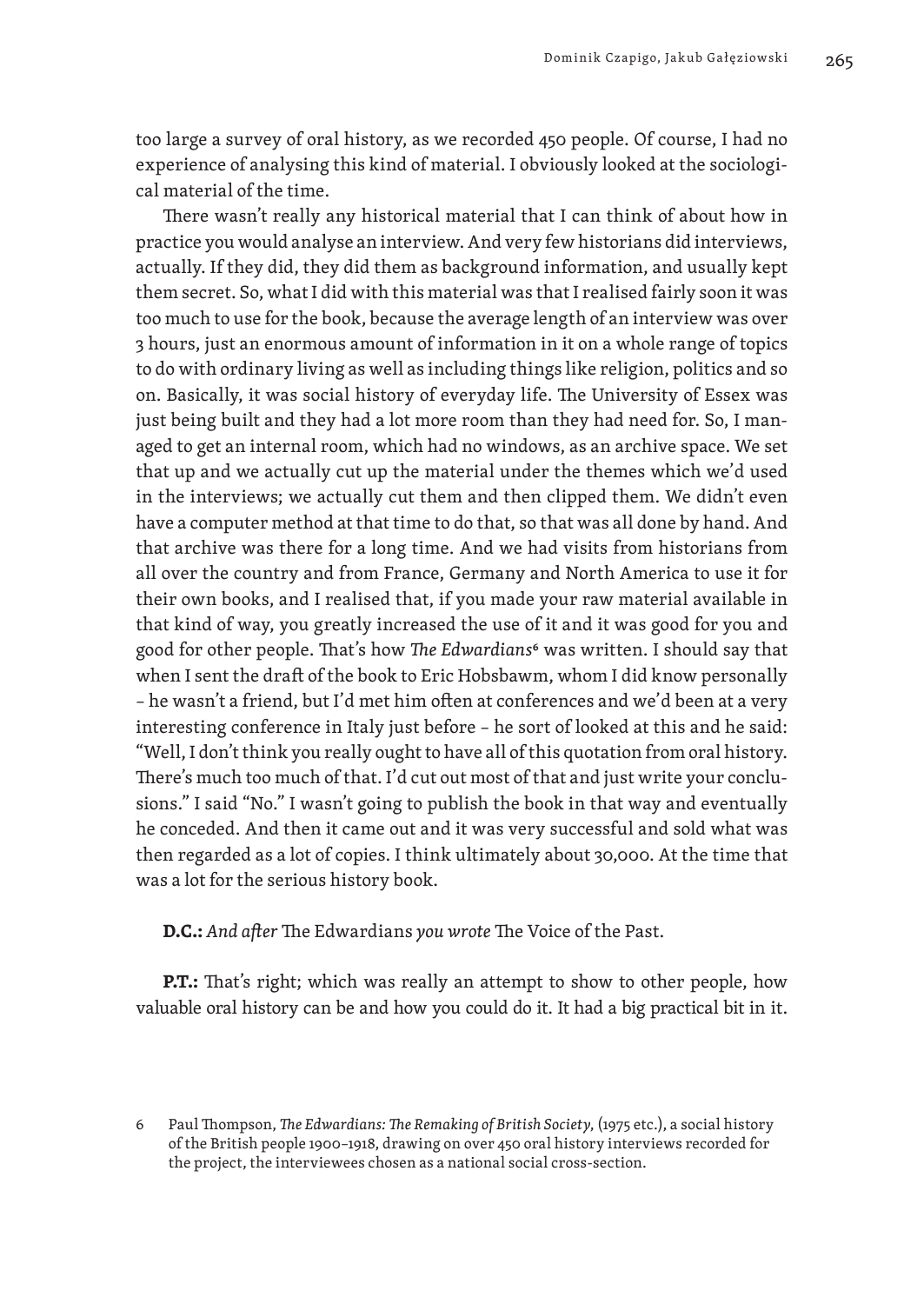That was commissioned by Keith Thomas,<sup>7</sup> who published research on religion and magic and so on, which at that time was very important. So, I really admired him a lot. He was a contemporary of mine at Oxford but that was, I thought, a bold gesture to commission the book. But then I had the same kind of problem, when he looked at it and said: "I don't want all this list of practical stuff about how to do this work." And I said: "Well, that's probably the most important thing in the book." [*laugh*] And eventually again, he agreed to publish it as I had asked. But it's interesting, how innovation was blocked again and again. I found that an experience you sort of just got through and to do new things you find extraordinary kind of blocks to realising them from conservative traditions of ways of working.

# **D.C.:** *What do you think – why was it that at that time talking to people, listening to their stories was not popular among historians?*

**P.T.:** Basically because, first of all, they're interested in the past and secondly – their idea of evidence was that oral history evidence was completely unreliable, because people's memories were not reliable. Well, of course there are lots of problems with memory but it's the only kind of information you can get for family relationships except for those social classes who write their letters and keep their diaries and so on.

Even today and for my own local sources, there are people who are producing really excellent books based on the letters and diaries of those who could write eloquently. Just to give you one example, there's Andy Friend's recent biography of John Nash<sup>8</sup> an artist who's been active in East Anglia for many years, founder of the Colchester Art Society which uses the letters he wrote and the diaries he and his wife kept to construct a picture of their personal lives. And it's very fascinating. It's about a young couple in the 1930s settling down and wanting to be modern and having the idea you should have a central relationship which is long-term, but you should be allowed to have affairs on the side – both the man and woman. That was their idea. It caused them a lot of pain, actually, but they stuck to it.

**Jakub Gałęziowski:** *So, can we say that the fact that you had ended up in the Department of Sociology helped you at that time to do oral history? Otherwise, if you had ended up in the Department of History, it would have been much more difficult?*

<sup>7</sup> Sir Keith Vivian Thomas (born 1933) – after growing up in Wales, from 1952 became an Oxford-based historian of the early modern world, and Professor of Modern History 1986– –2000. I have found two of his books especially inspiring: *Religion and the Decline of Magic: Studies in Popular Beliefs in 16th–17th Century England* (1971) and *Man and the Natural World: Changing Attitudes in England 1500–1800* (1983).

<sup>8</sup> See: A. Friend, *John Nash: The Landscape of Love and Solace*, London 2020.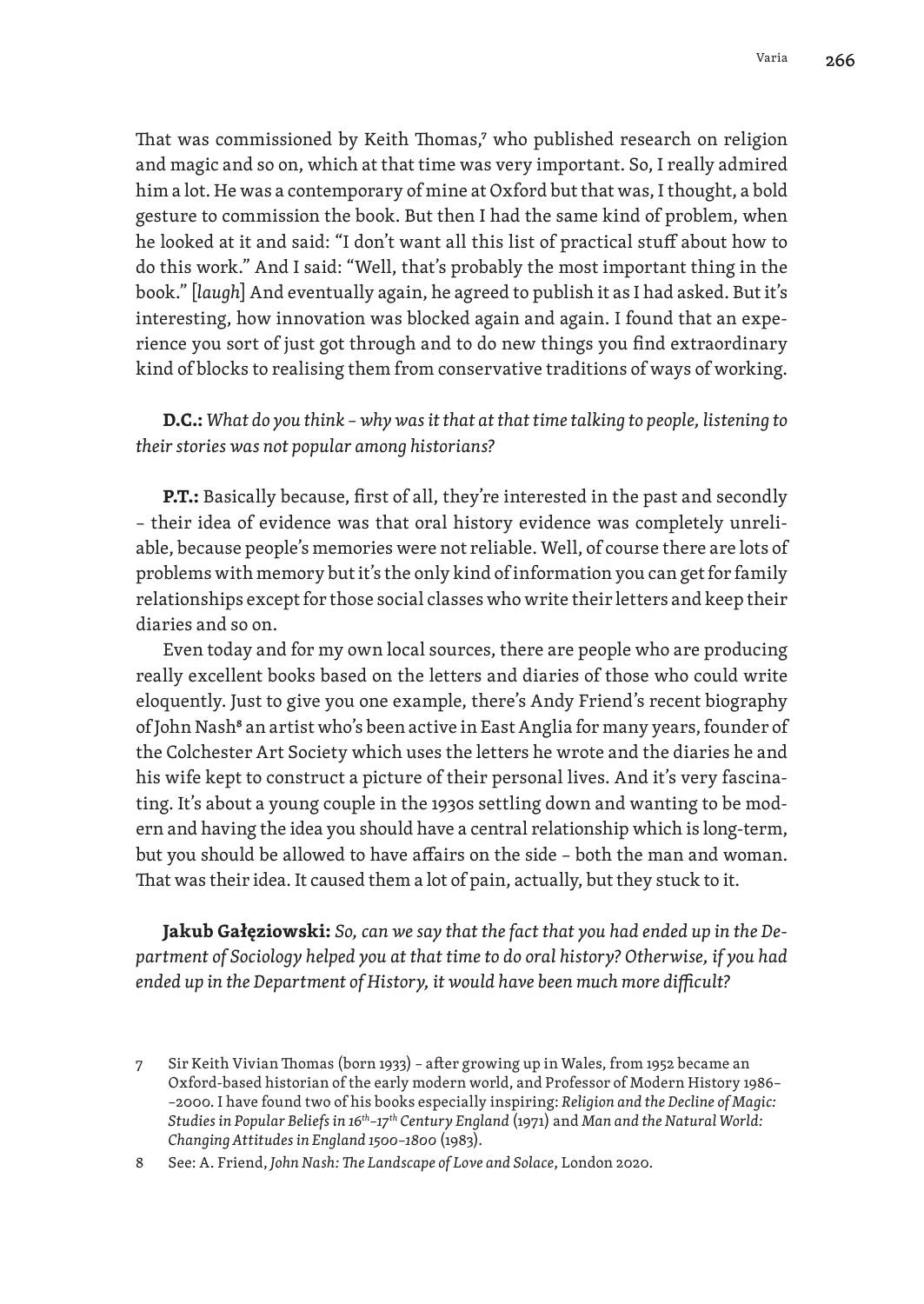**P.T.:** It was a fantastic chance. I was just looking for a job. I had applied for jobs in History departments, but I'd got interested in the idea of recording fairly early on, before really it was able to take off. Because the moment it was able to take off was when I had been awarded a big grant. But I had a year, for instance, in Nuffield College in Oxford that has both historians and sociologists. The best-known sociologist being John Goldthorpe,<sup>9</sup> who was very against qualitative sociology actually, very actively hostile. And I'd applied for a job at Durham University, which is a good university, if I'd gone there, my life would have been completely different, because I would have been pushed to do work on documents and so on.

But a group of us – people who were mainly, I think, historians; I was probably the only sociologist, well semi-sociologist by that point – started meeting. It included Raphael Samuel,<sup>10</sup> who was a leader of the New Left movement, and he was very keen on recording the memories of older workers, partly because at Ruskin College, then it was a trade union college, they had lots of mature students. And so, he started holding these little meetings when students told their oral history memories, and I went along to them. I was at Oxford at that time, and he invited me to join in. He and I worked together, and he was working with lots of people, but we did work together for several years and *The Myths We Live By*, that's a book we edited together.11 I think it was the late 1980s that that was done with him. That's the last time I worked with him. He died, alas quite young. But he was a very stimulating person. His boundaries weren't limited by conservative disciplines.

So, we had a group meeting at the British Institute of Recorded Sound which was a very eccentric body at that time and it was in Exhibition Road in South Kensington, near the museums. It was run by Patrick Saul,<sup>12</sup> a man who was really more interested in music and cooking than anything else, but he got on to the idea that recording some people might also be a good idea. The transitional figure

- 11 See: R. Samuel, P. Thompson (eds.), *The Myths We Live By*, London–New York 1990.
- 12 Anthony Patrick Hodgins Saul (1913–1999) a sound archivist, a creator of The British Institute of Recorded Sound (then, British Library Sound Archive).

<sup>9</sup> John Goldthorpe (born 1935) – British sociologist, interested in social stratification and mobility; now Emeritus Fellow of Nuffield College, Oxford.

<sup>10</sup> Raphael Samuel (1934–1996) came from a left-wing London Jewish family and his mother was a musician and composer. He joined the Communist Party as a teenager, resigning in 1956. As an Oxford student he helped found *Past and Present*, becoming a leader of the New Left and running the Partisan Coffee House in Soho. The new Left was theoretically inspired by the humanist early Marx works, which were being translated into English in the 1950s. Raphael taught history at Ruskin College, then a trade union college, and from there founded the History Workshop movement and its journal. His *East End Underworld* (1981) is a rich exploration of London's criminal world through his oral history recording of Arthur Harding.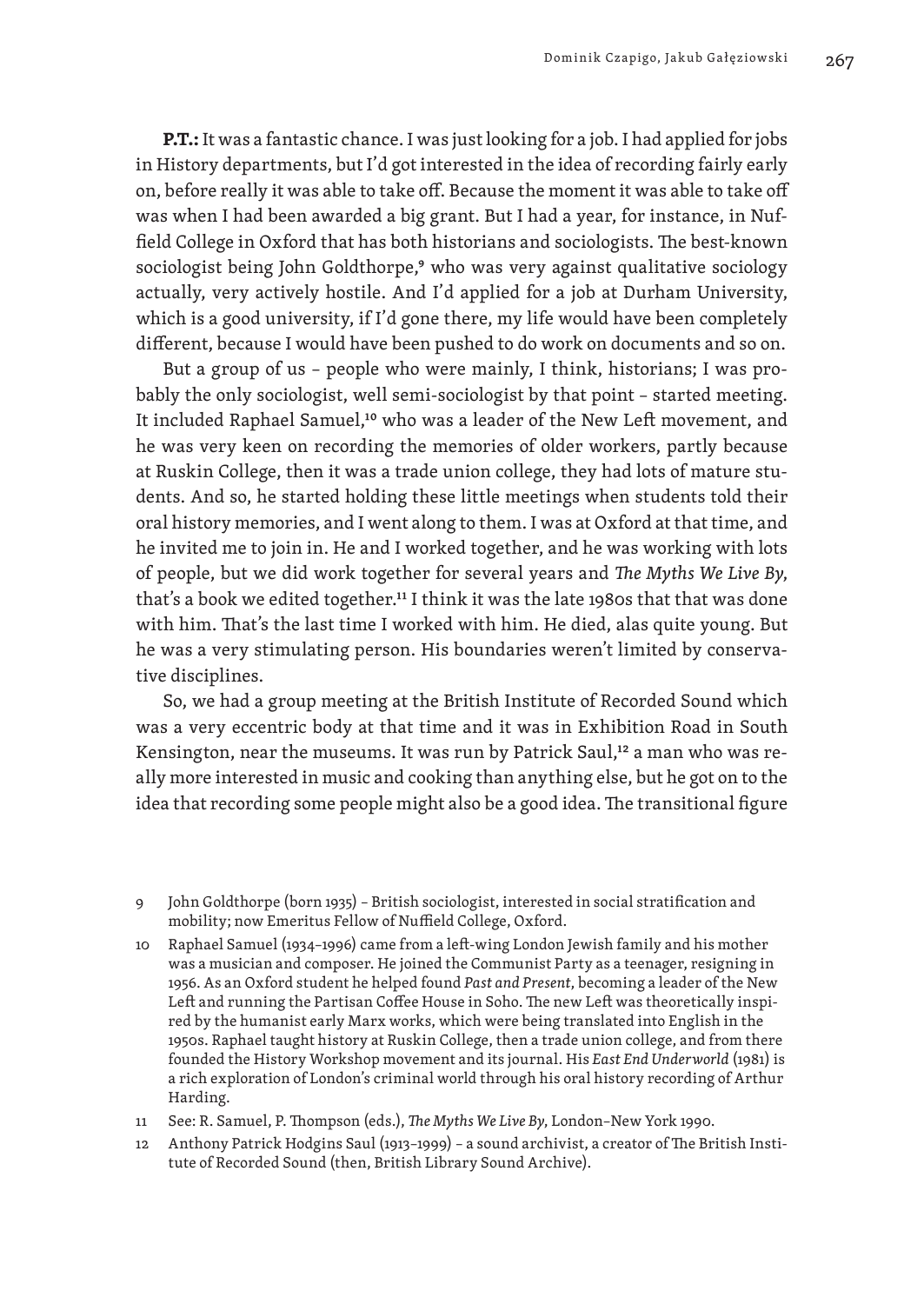in this was really a man called George Ewart Evans,13 who was an anthropologist, very influenced by Swedish ethnology, which included doing that kind of interviewing, and I got to know George and he became a very good friend of mine. He lived quite close to us in Essex, in Suffolk. I mean he taught me really how to interview, more than anybody else; how to do a qualitative interview. That's the point: the prime thing to learn is to listen, to give people space to talk. Those crucial lessons came from him. And then, when I came to write *The Edwardians*, I incorporated that approach but also statistics. In the end, we never got 600 interviews, we got 450 actually, but with 450 interviews where each one describes religious practices you get an incredible picture of the changing religion in Britain. It's an absolutely wonderful source. There was Hugh MacLeod, for instance, who used that stuff for a whole series of books.14 So, we were encouraging that. To sum up, I had a changing academic identity – I started as a historian, then I did a thesis on the working-class movement in London, which is a very boring book [*laugh*] but the original idea was to cover the whole period from the 1880s up to the recent past and to do interviews.

I did do some interviews, very few, for that book, but I did do an interview with Herbert Morrison<sup>15</sup> who had been a Home Office minister, a major figure in the labour movement and he led that development in London. And I remember with him the suppression of what he didn't want to remember was extraordinary. That really brought it home to me as we sat outside on the terrace of the Houses of Parliament and, in those days, you could sit with your hand on the balustrade and the river was below and you could throw things down. Anyway, we sat there together, and he just completely rejected what I said about him having been a member of the Social Democratic Federation – which was Marxist – in London. And there is no doubt that he was a member, absolutely no doubt. And he just completely denied it, and took out a pair of scissors from his large bag and started cutting his nails, throwing them into the river. I knew the interview was effectively finished. And that struck me.

So, when I developed the work on methodology, I tried to distinguish between elite people like that, where you have to be actually really quite punchy and challenge them. I didn't dare challenge him you see, I just let it go. I thought: "Well if I bring up what I know, he'll not want to go on," which might have been true, of course. But anyway, my style with tough people like that is you have to show yourself to be quite tough as well, which is not the general practice in oral history – you have to show yourself as a listener.

<sup>13</sup> George Ewart Evans (1909–1988) – a schoolteacher, writer and folklorist and pioneering oral historian.

<sup>14</sup> See for example: H. MacLeod, *Religion and Society in England 1850–1914*, London 1996.

<sup>15</sup> Herbert Morrison (1888–1965) – leader of London Labour, Leader of London County Council 1934–1940, Home Secretary 1940–45.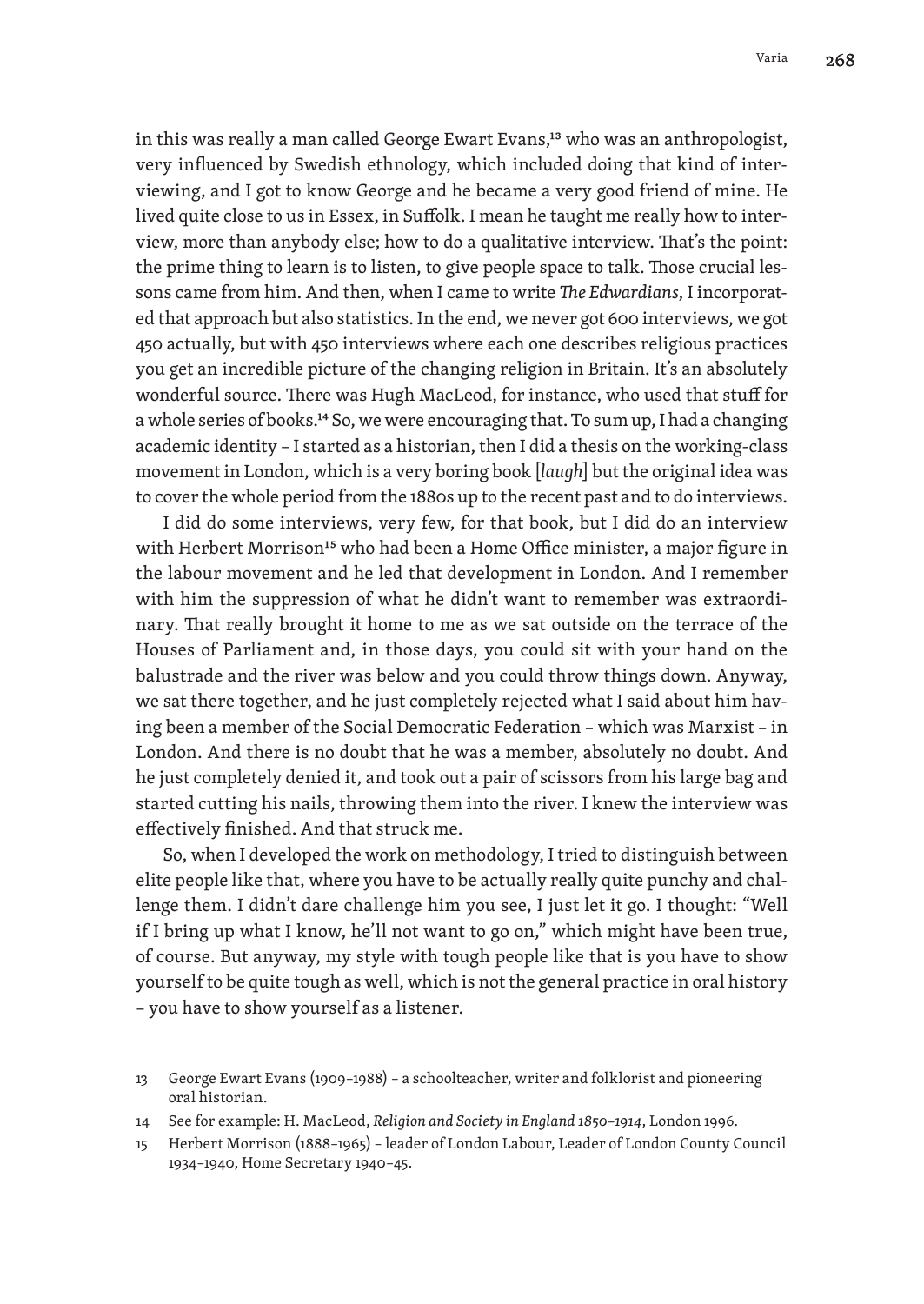I think fairly soon I realised that I found sociology more interesting. But what I didn't say just now about that thesis book was that, when I started the thesis, the idea was history. I wanted to do a sort of overview of the London workingclass movement from the 1880s onwards. But as I started collecting information, I started dropping the idea of the earlier period and it went up to 1914. I wanted just to look at it in the last years between 1900 and 1914. And 1914 was not so long before. I am talking about writing a book in 1958–1961. It had ceased to be a history book; it had become a sort of mixed social history and sociology book.

So, already by that early stage I was seeing myself as a sociologist, but one of the problems was that for me the sociologists in the department continued to look on me as a historian and were only willing to discuss [*interviewers chuckle*] historical issues with me. They saw me as a source of information in that way and not about sociology. So, that was a bit problematic. But in the end, they gave me an honorary degree when I retired, so I think they accept now that you can be an oral historian and sociologist. And lots of people are in England. Lots of anthropologists do oral history too. The scene has changed completely, and I think that's one of the differences with the fourth edition of *The Voice of the Past*. It's much bigger, because I've tried to cover all those sorts of subgroups who were doing work on narrative. I mean the broader movement is in the media with narrative. And if you listen to Radio 4, for instance, a really high proportion of programmes nowadays are talking to older people, distinguished older people about their memories, how things have changed. So, it's a totally accepted way of proceeding now. A series of different but interconnected disciplines.

## **D.C.:** *Paul, do you remember your first oral history interview?*

**P.T.:** Yes, I do actually. I was always keen to get contrasts as a way of illuminating an issue and we were looking, as I said, at family behaviour and one of the areas I am interested in is child rearing and the use or not of punishment. And the only place I am aware of in the British Isles, where people are not ambivalent about that, is the Shetlands, where they believe that striking a child is wrong. That goes back actually to the fact that they were part of Scandinavia in the Middle Ages and that's where it comes from. So, anyway I went up there with my wife Thea Thompson and we recorded a set of interviews which are used in *The Edwardians.*

**D.C.:** *In the last 15 years that Jakub and I have both been involved in oral history, there has been a real technological shift. Today, we see much more interest in filming interviews. Do you think this is the right direction for developing oral history?*

**P.T.:** Well, I think that's true, actually. I think it's good to have short video clips. It's interesting, especially if you've got photographs of the person from an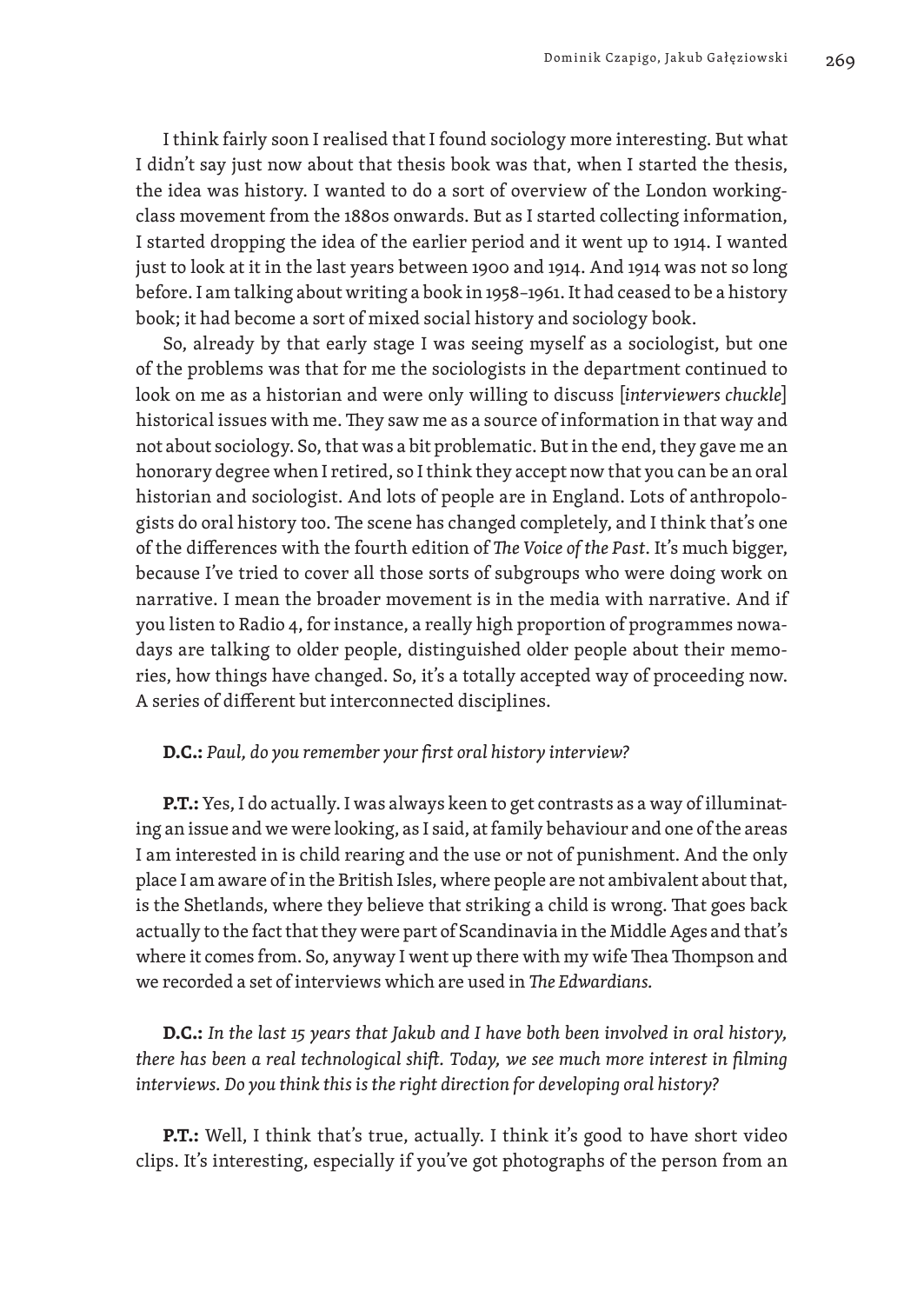earlier period, but I think it's also distracting. The idea is that memory takes you back into an earlier phase of the person's life and if you keep looking at the person as an old person, it's harder to imagine the young one. So, I think you need to have different visual images there for the person talking about being a child – you want to have a photo of their parents, you want to have them as a child and so on. When I was 80, I tried doing a life book for the party. It was quite an interesting experience, seeing what photos you got. One of the problems for the earliest period was that they only had these very staged photographs – me with my parents behind me, looking rigidly at the camera, or me and my pram as a small child, again waiting for the right moment when I start looking at the camera. And I think that the opportunities now of course are that there's an awful lot more of that kind of material around for most people, as long as they haven't got rid of it. And so, with *The Edwardians* we did some audio clips for teaching with the National Data Archive which is based at Essex National Data Archive. But that was just very selective, thematic. However for *Pioneering Social Research* we have created a YouTube series which you can hear. Well, they worked on *The Edwardians* first.

But when it came to *Pioneering Social Research*, our latest book, there we've got audio and text extracts with all the individuals. And we've uploaded audio clips onto YouTube with them all. We've done this over a long period, because I've been working on that project since about 2003 or something like that, so nearly 20 years, getting old myself while I was doing it. But it's wonderful, if you're introducing people to a discipline, to be able suddenly to listen to the voice. For instance, the oldest person I interviewed was Raymond Firth,<sup>16</sup> who worked with Malinowski, and he was rather more conservative. Nearly all his work for many years was about an island in the Pacific called Tikopia. He went there on a mission ship and when the ship went away, they didn't have any other contact with the outside world for six months, till the ship came back again. That's hard to imagine now. But he spoke very well about what it was like. The worst moment was when he thought he might be ill. He was worried that they might want to get rid of him in case they got infected themselves. He was interested in sexuality because on this island the women don't wear upper clothing at all. So, he got used to seeing rather beautiful women's breasts every day and he talked about how it changed him – he was brought up as a Scots person with rather puritanical values and it challenged his own attitudes and he got used to it after a bit, but he thought it was perhaps a much better thing than he thought when he first arrived.

That's really quite startling to play a minute or so; I think a minute is normally the maximum. I have an audio clip with Peter Townsend who talks about himself

<sup>16</sup> Sir Raymond William Firth (1901–2002) – an ethnologist and social anthropologist from New Zealand, best known for his research on the Maori and other peoples of Oceania and Southeast Asia. Professor of Anthropology at London School of Economics.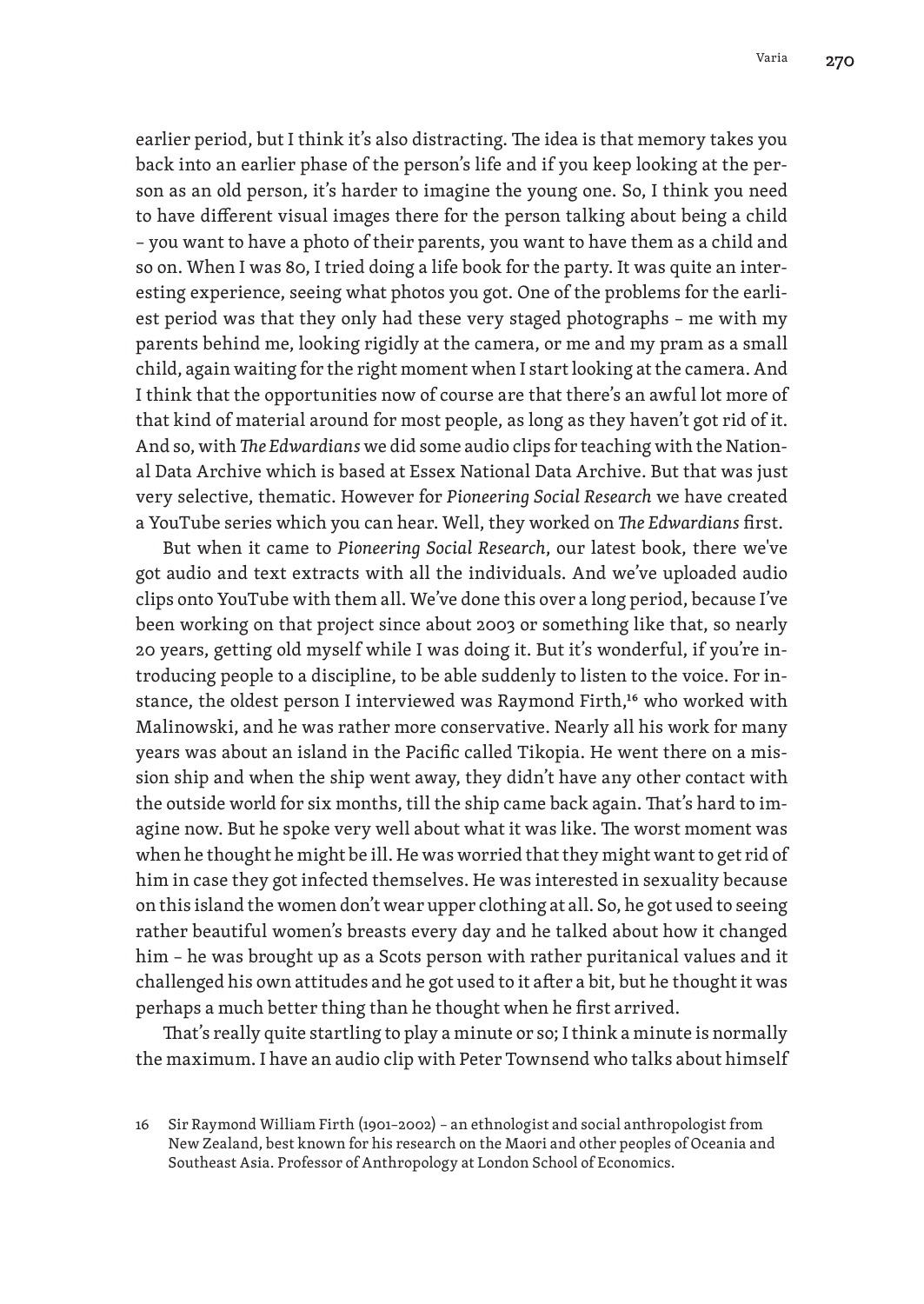going back to a home their research team had visited, and he got a job in the home as an attendant, a bath attendant for these old men and he talks in such a moving way about how these men were silently conforming, but it was their way of making sure that they got their rights. The humiliation of having all your underwear with numbers on it because it wasn't your own private underwear – it was a public possession; all those details like that. And he talks about their bodies – how holding them was so moving to him. It's so powerful that people will listen that long. But for most interviews half a minute is as much as you want.

So, we've got a whole collection of that already. I would want to do that with the artists. We've started doing it actually – doing bits of these local artists, but also filming them doing something, for example making a pot. But there's a lot of work involved in that, because you need to do a 10-minute film and then edit it down to say 30 seconds and there's a great deal of detailed work involved in it. And it's not a cheap way of doing things.

**J.G.:** *Could you tell us, what is more important for you in the recording, the voice, or the content itself, like for most qualitative sociologists, or both?*

**P.T.:** Well, as I said, audio clips use the voice to disseminate, but of course if I am writing I rely actually on the transcript and the summary and if you've got very long interviews, as we have with *The Edwardians*, it's too time-consuming to think of listening through. What I did was, I got the transcripts, then I marked up several bits to produce audio clips. But one of the troubles with the technology that we were using at that time was that you couldn't dip in and out, you couldn't take a longer bit and then cut out some bits, but only shorten it by cutting repeats. So, that was quite challenging. Camille Corti-Georgiou did the clips, she was very young at the time, and she knew how to get the most out of the technology. So, I see these enterprises as collective in their best form. One of the forms of disseminating is writing articles and books. (For that activity you need to have a transcript). At the moment, because of the policies of the Ministry of Education and the Higher Education Council, however, it's very difficult to publish a serious academic book. Publishers are not interested really, so it's a difficult scene for long books and I think it's wiser for people to go into articles, which are much more welcome, journal editors do want them, so that they can contribute to the department's record.

**J.G.:** *To continue with your priorities in oral history – are you more interested in theoretical and methodological issues in interviewing, or rather are you more focused on the stories of the people you interview*?

**P.T.:** You want to know what areas were most striking to me, don't you? Of course, there was a theoretical level which was that I came to realise that social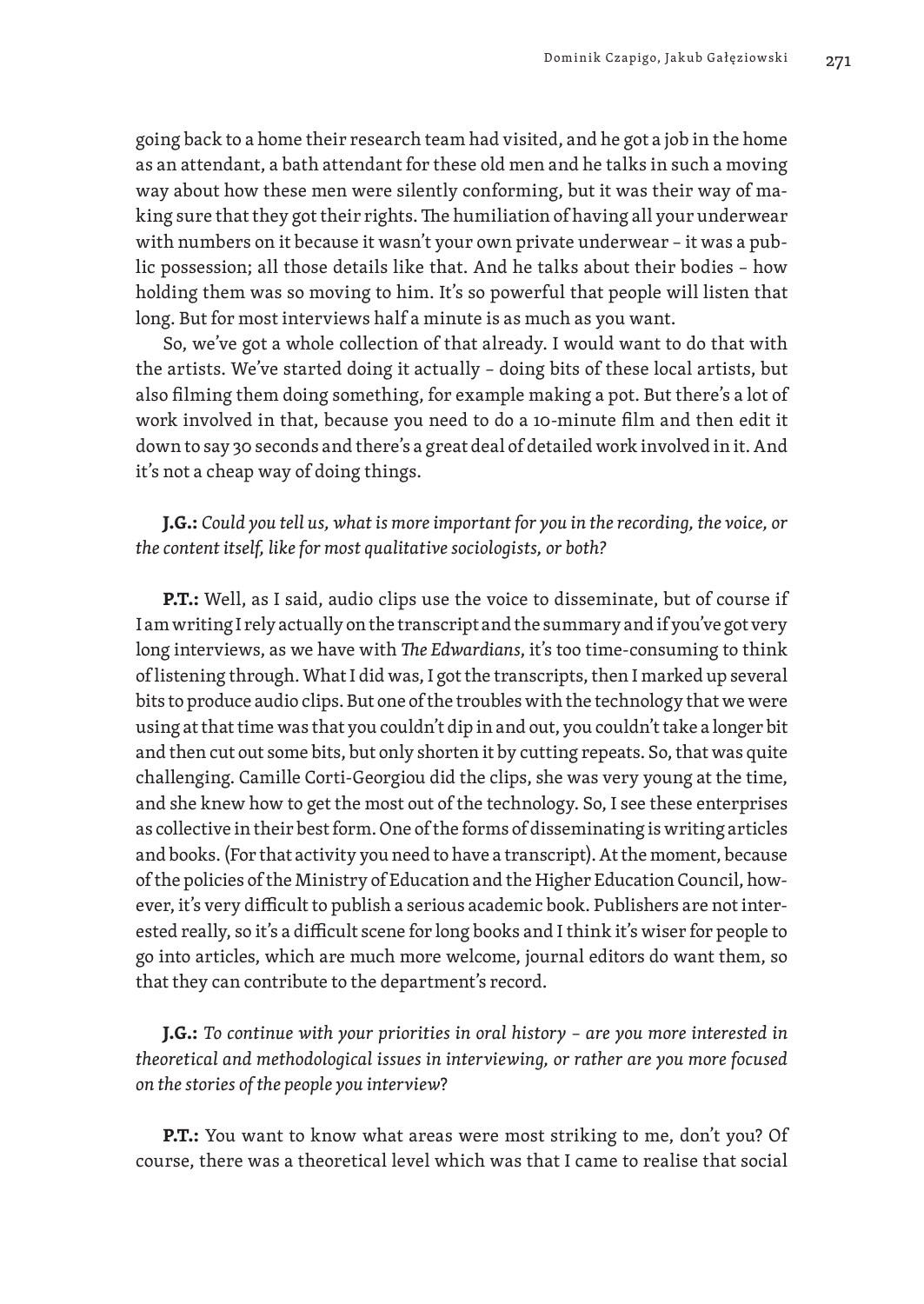change wasn't just brought about by politics. So, I had this theory that one pressure was political and that came in different forms and then the other one was the choices made by ordinary people in their lives; in particular, getting married, deciding to have children, whether or not to use contraception to limit the number of children, that's absolutely crucial, and then migration. *The Edwardians* has got an end bit which sets out this new idea and I was to some extent ridiculed by other people for that, but that I still think that's basically true.

I was interested in changing behaviours, religion and family relationships – these were areas that I wanted to focus on. For example, the role of punishment or not of children – that was the reason I went to the Shetlands to go to this area where it wasn't regarded as the right thing to strike a child. So, I was tipped off that it would be good to interview one old shoemaker and what I didn't know before was that he was a radical local political person. Not in the formal sense, but an inspiration to people with his ideas. And so I found myself listening to his wonderful story, including the local myths, and that opened me to that whole sphere of interest in myth.

**J.G.:** *You talked a lot about social phenomena and memories of some events and customs, but I would like to ask about biography. Is a single biography also important for you in its whole complexity?*

**P.T.:** Well yes, undoubtedly, and I did mention the biography of John Nash, for instance, when we were talking earlier. I find that particularly interesting, because it's in the period of living memory, but it's much richer because of the documents that you can get. But there are outstanding people with incredibly detailed memories that you can find still to go back that far, and I find that fascinating. This is one of my main areas of interest really, I would say, today.

**D.C.:** *Now, I would like to ask you about some moral or ethical dilemmas. Is it a good idea to store life stories openly in archives, accessible to all, or we should limit this access? The oldest generation is not aware of what is going to happen with their own stories when they are widely accessible…*

**P.T.:** My working life has been partly making that kind of story accessible, right from the early start in Essex. Now, I think we've become much more sophisticated in realizing the dangers of that, but of course now we're in the social media world it's more difficult. What I do in my current practice with these artists in Wivenhoe – we do our recording, we get them to sign something afterwards, but we don't think that this is sufficient, so if we are doing audio clips, for instance, or publishing we'll normally show it to them, if we think it's at all possibly controversial. I've been going to them in turn showing them what we'd like to have as a clip and what we'd like to include in any publications.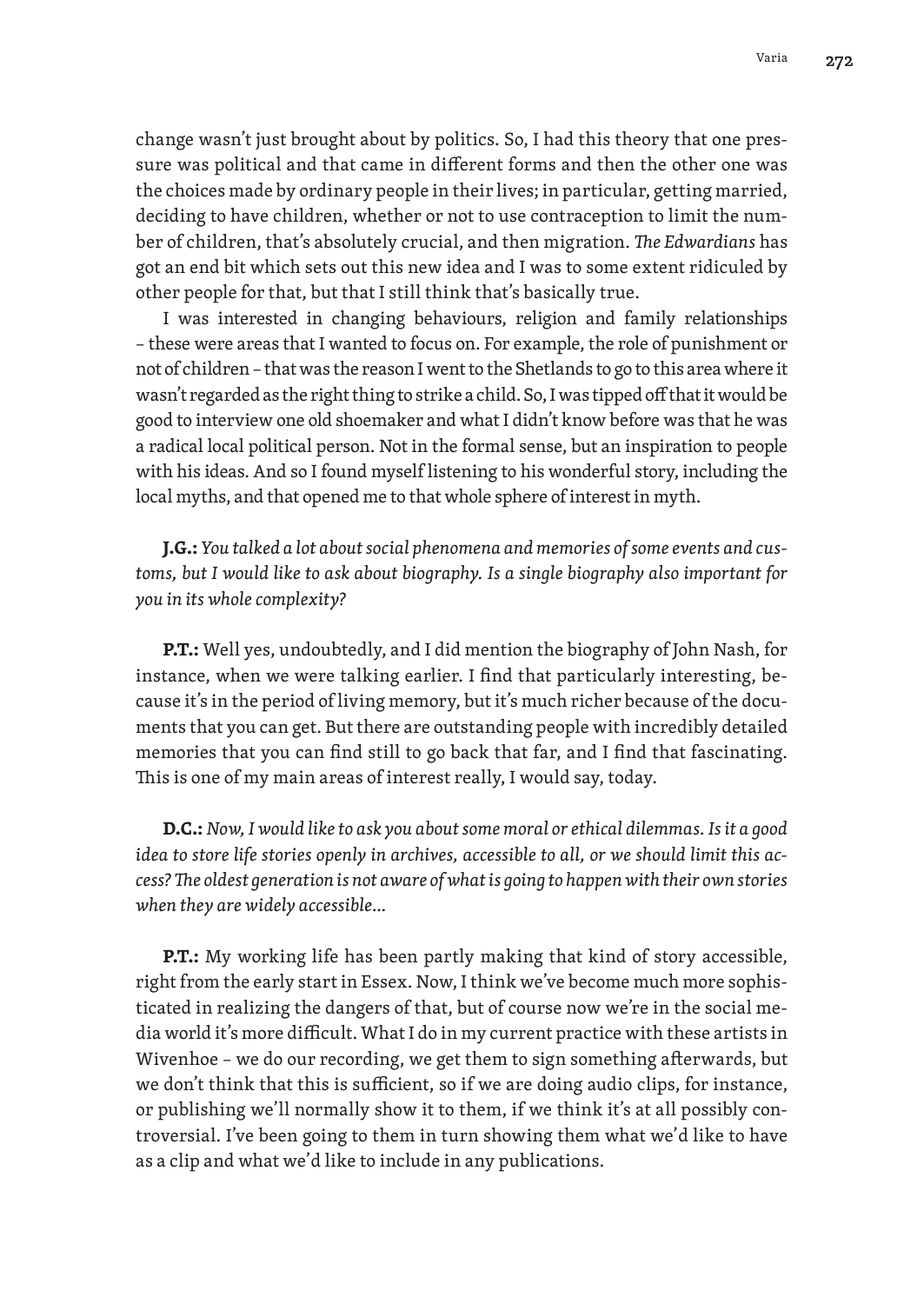## **D.C.:** *But when the person is dead, who is the owner of the life story?*

**P.T.:** We don't try and solve that, actually; we just obtain permission to use... I mean copyright in this country is just such a difficult subject and it is based on case law. But I don't see it as a problem, if you got permission to use and that's what we get.

## **D.C.:** *And have you ever had some legal problems while using interviews?*

**P.T.:** Yes. There is one person who's an academic and who causes quite a lot of a to-do by continually asking for changes in what's available, including her date of birth [*smile*]. And we haven't found a solution to that, actually; because it's such an important part of doing a biographical interview to know what age somebody was. So that's one and the other one is somebody who seems to want to continue a battle with her former husband who's now died and so she keeps asking us to remove the whole interview and we've removed it for a period, but then put it back again.

**D.C.:** *OK, that's a solution. Oral history is considered to be a chance to give voice to the voiceless. I wonder what we can do with the inequality which is linked with the social class you come from. Referring to the concept of Pierre Bourdieu,*17 *we have cultural capital and social capital, and they are different for people from different classes. So even though we want to give voice to the voiceless, they are in fact not equal at the beginning. What can be done about this? If we can do anything at all.*

**P.T.:** It is a continuing problem and I agree, but I don't think there is a solution. I'd spent a long time earlier on just thinking how worthwhile is it just to record people who don't want to say anything. But the audio clips are good as a way of helping with that, because then you can have people from every social class available through the audio clip on YouTube with their short statements.

**D.C.:** *As you know, oral history in Poland has been rooted in social movements, from below, now institutionalized in the form of activities carried out by various organisations, like for example Centrum Archiwistyki Społecznej (The Center of Community Archives), whose mission is to focus on community archives and to give some power to deal with the past locally – can you observe similar initiatives in Great Britain?*

<sup>17</sup> Pierre Bourdieu (1930–2002) – French sociologist, interested in sociological theory, in the sociology of education and of culture, and the sociology of aesthetics.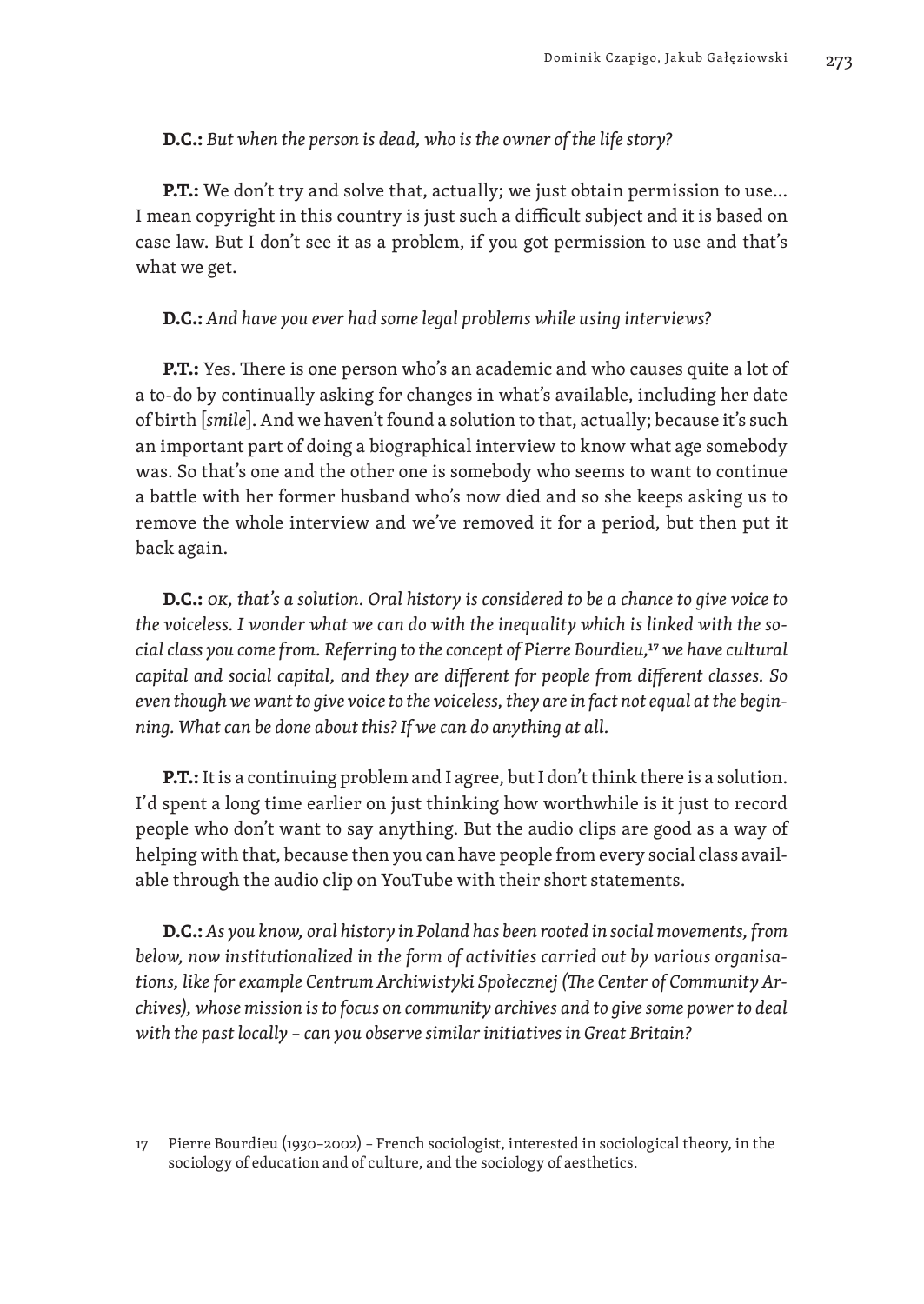**P.T.:** No, it's not the same at all, definitely not. In the UK, data archives are funded both nationally and locally (through the County Record Offices) and that's been crucial in developing oral history here. We've also got a network of county archives. For example, there is an Essex sound archive, part of the Essex Record Office. So, there is this kind of cooperation going on, but it's not universal. There are of course some areas where it doesn't happen, and also things are different like in Scotland and Wales. It's a complex picture.

**D.C.:** *Your book will be published by Centrum Archiwistyki Społecznej. It will be addressed, among others, to practitioners in local community archives. Do you have any message for Polish readers?*

**P.T.:** You must read this book, because it shows how important local records can be if they're properly organised and open to new possibilities. And in the social media era it's that kind of material that's going to be the essential source for future social historians and sociologists who are interested in the past.

**D.C.:** *This is a great message! Thank you.*

**P.T.:** I'd be interested to know about various issues and projects in Poland and talk about them another time. And you might be interested in the topic of the Polish community in UK? There's a lack of oral history activity on Poles, as far as I know, on Polish people in Britain. That would be an interesting subject because, in the way that the earlier migration was actually funded by the government, the later migration is mainly building work and so that would be a very interesting contrast.

**D.C.:** *We have both had a chance to interview people from the earlier immigration to UK, the one just after the Second World War, so this could be a good point of departure for further discussions.*

**P.T.:** That would be great!

**J.G.:** *Finally, I have to ask you for a closing message on the current state of oral history in the pandemic era. Do you think this situation and new practices will change something in the long term?*

**P.T.:** A lot of English people have sort of like retreated into their holes now just even when the lockdown ends, they don't want to come out. And for me this is really difficult, because I love meeting people, I really enjoy it. And Zoom is great once you know people but it is less good for getting to know people than a real face-to-face meeting.